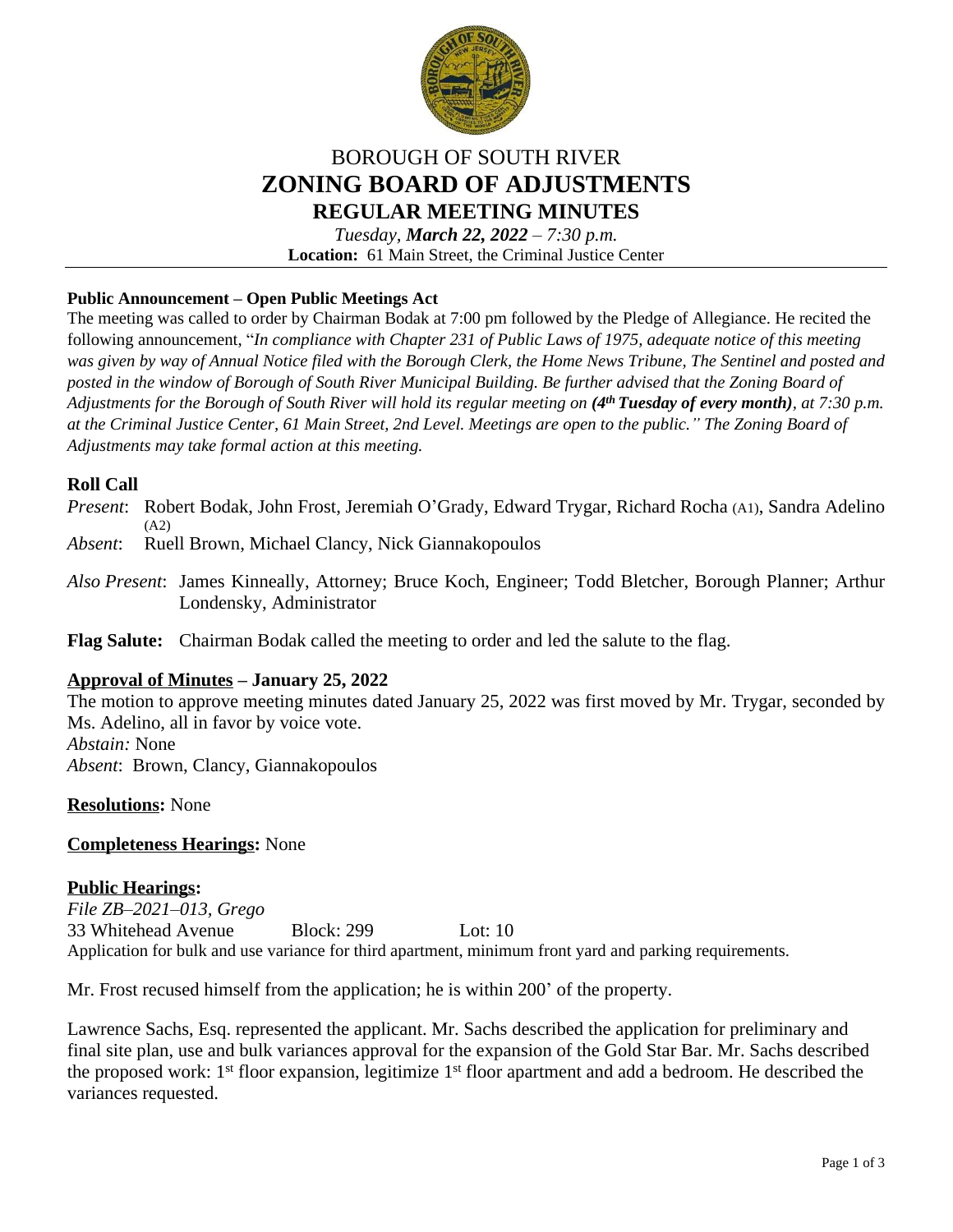

*Brent Papi*, Engineer was introduced and sworn in. Mr. Papi provided his credentials and was accepted by this Board. He distributed and marked in *Exhibit A1 – Colorized Site Plan* dated March 22, 2022. Addressing the exhibit, which illustrates current and proposed site, he described the site as it currently exists. Mr. Papi described their proposed plans and improvements. He addressed CME reported dated February 14, 2022; applicant will comply. Bignell report dated November 8, 2021, will comply with items he did not address in testimony. The floor was open to the Board for questions. Chairman Bodak questioned the ADA access to building and bathroom, trash and recycle, on site lighting. *Steve Grego*, Owner was introduced and sworn in. Mr. Grego explained how trash and recycle will be picked up. Trash vehicles will not drive through the parking lot; curb pick up. Mr. Bletcher did not have an objection to the lighting waiver; additional lighting would abut residential.

*Joseph Hyland*, Architect was introduced and sworn in. Mr. Hyland testified before this Board and was accepted as a professional witness. He marked in *Exhibits:*

- *A2 – Photo of Original Building*
- *A3 – Photos of Site*
- *A4 – Existing Conditions*
- *A5 – Proposed Application*

Addressing *Exhibit A2*, photo shows the building as constructed in 1907. Tax records show building constructed around that time; it may have originally been constructed as a tavern. Addressing *Exhibit A3*, Mr. Hyland described the site and the 3 additions to the building. Addressing *Exhibit A4*, he described the existing conditions and units. Addressing *Exhibit A5*, Mr. Hyland described the proposed application and described the proposed revisions to the first floor apartment. Maximum capacity will remain at 49.

*Veerna Sawant*, Planner was introduced and sworn in. She testified before this Board and was accepted as a professional witness. She explained documents she reviewed in preparation for this application. She described the site. She provided the positive and negative criterial of the application. Ms. Sawant provided planning testimony and how it will be benefit the community. She opined that there will be no negative impact to the community. Ms. Sawant addressed and explained the C2 and bulk variances requested. Per Mr. Sachs, variances include parking which will be increased from 17 to 20; required 23 and front yard setback. They are requesting waivers for the lighting and landscaping; coverage complies and sight triangle is not affected. There were questions from the Board. Mr. Koch did not have questions for the applicant. Per Mr. Sachs, the applicant will comply with Mr. Bletcher's report other than the waivers requested; Mr. Bletcher did not have issue with waiver requests. He asked if the applicant can consider a way to refresh the front; they will come up with a plan and discuss with Mr. Bletcher.

Chairman Bodak opened the floor to the public. Seeing none, Mr. O'Grady made the motion to close to the public, seconded by Mr. Trygar, all in favor by voice vote.

Mr. Kinneally recited the variances and waivers for this file which will be reflected in the resolution.

The motion to approve *File ZB–2021–013, Grego* was first moved by Mr. O'Grady, seconded by Ms. Adelino *Roll Call in Favor:* O'Grady, Trygar, Rocha, Adelino, Bodak *Abstain*: None *Absent*: Brown, Clancy, Giannakopoulos